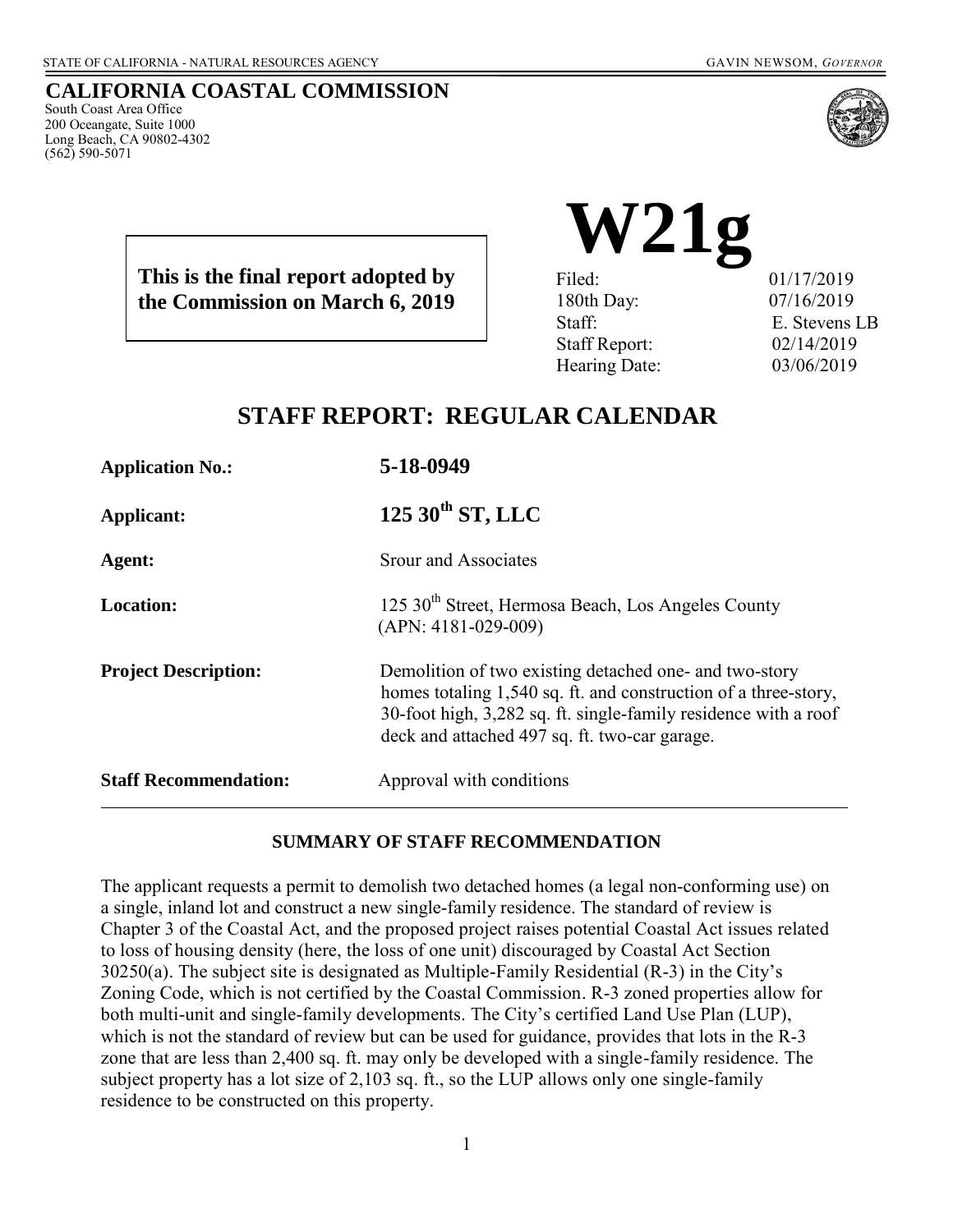The City approved an Accessory Dwelling Units (ADUs) ordinance in 2018 that prohibits the construction of ADUs on lots less than 4,000 sq. ft. and limits ADUs to lots zoned for residential use, with the exception of the mobile home park zone. The minimum lot size requirement may severely restrict opportunities to construct an ADU in the City's Coastal Zone. However, the City has not provided any analysis of the percentage of lots this restriction would affect. *The ADU ordinance has not been certified by the Commission and is not the standard of review for this permit.* The certified LUP does not prohibit construction of an ADU on residential lots. Furthermore, the applicant could construct a single-family residence with an accessory dwelling unit (ADU) on the site, pursuant to state law. At the request of Commission staff, the applicant provided a design alternative to show how a junior ADU could be incorporated into the design of the home. However, an ADU is not proposed at this time.

There is a trend in the City of Hermosa Beach to demolish existing structures and to build new larger single family residences. However, the majority of structures that are demolished are existing single family residences and not existing multi-unit properties. Although the proposed project would reduce housing density by one unit on a property that is zoned for higher-density development, given that there are a large number of lots in the R-3 zone in the City's Coastal Zone that are larger than 2,400 sq. ft., it is reasonable to apply the City's LUP standards, which indicate that multi-unit structures are more appropriately located on larger lots in the R-3 zone.

The subject site is located in a dense, residentially-zoned area. The project is consistent with Section 30250 of the Coastal Act because it is located in an area that can accommodate it and will not have cumulative adverse impacts to coastal resources. Accordingly, the proposed project is consistent with Coastal Act policies relating to locating new residential development in existing developed areas and minimizing energy consumption.

During construction and post construction, the proposed project has the potential to impact water quality and marine resources. Therefore, two special conditions address and minimize impacts to water quality and marine resources as follows: **Special Condition No. 1** outlines constructionrelated requirements to provide for the safe storage of construction materials and the safe disposal of construction debris; and **Special Condition No. 2** imposes landscape controls that require that all vegetated landscaped areas shall only consist of native plants or non-native drought tolerant plants, which are non-invasive.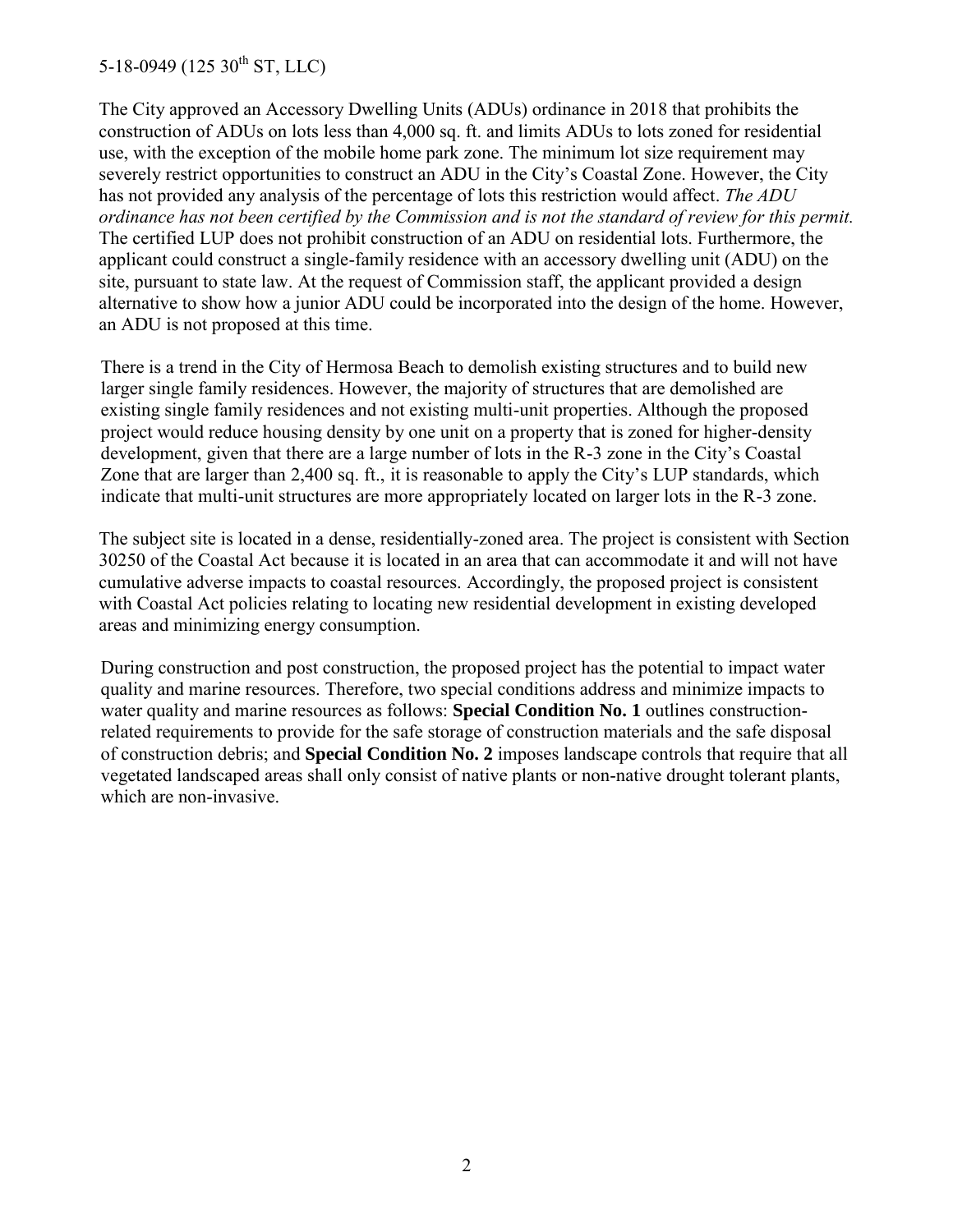# **TABLE OF CONTENTS**

| II.                      |  |
|--------------------------|--|
| III.                     |  |
| $\mathbf{IV}_{\text{-}}$ |  |
|                          |  |
|                          |  |
|                          |  |
|                          |  |
|                          |  |
|                          |  |

# **APPENDICES**

Appendix A – Substantive File Documents

#### **EXHIBITS**

Exhibit No. 1 – Vicinity Map and Project Location [Exhibit No. 2 – Project Plans](https://documents.coastal.ca.gov/reports/2019/3/w21g/w21g-3-2019-exhibits.pdf)  [Exhibit No. 3 –](https://documents.coastal.ca.gov/reports/2019/3/w21g/w21g-3-2019-exhibits.pdf) Site Photos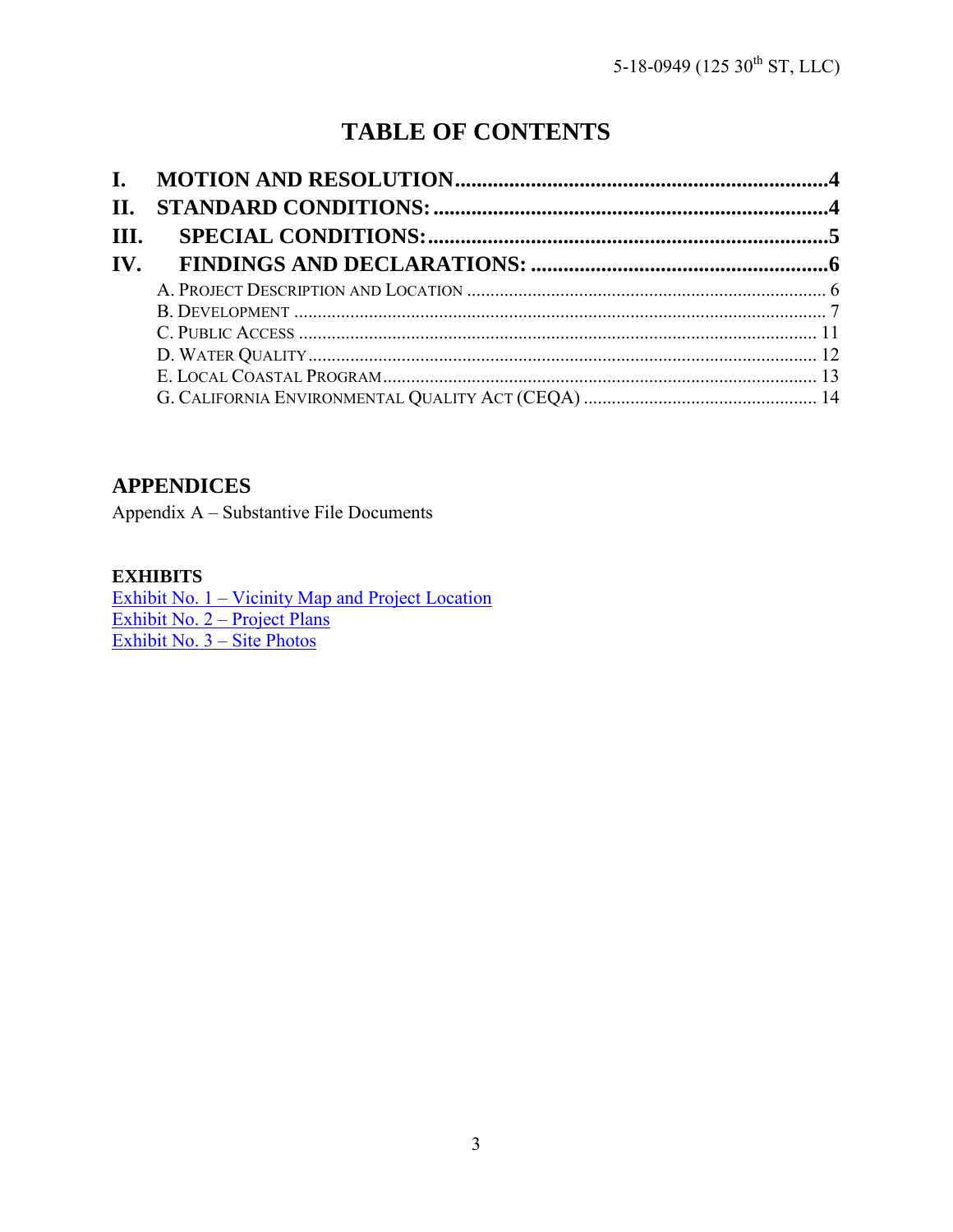## <span id="page-3-0"></span>**I. MOTION AND RESOLUTION**

#### **Motion:**

*I move that the Commission approve Coastal Development Permit No. 5-18-0949 pursuant to the staff recommendation.*

Staff recommends a **YES** vote. Passage of this motion will result in approval of the permit as conditioned and adoption of the following resolution and findings. The motion passes only by affirmative vote of a majority of the Commissioners present.

#### **Resolution:**

*The Commission hereby approves a coastal development permit for the proposed development and adopts the findings set forth below on grounds that the development as conditioned will be in conformity with the policies of Chapter 3 of the Coastal Act and will not prejudice the ability of the local government having jurisdiction over the area to prepare a Local Coastal Program conforming to the provisions of Chapter 3. Approval of the permit complies with the California Environmental Quality Act because either 1) feasible mitigation measures and/or alternatives have been incorporated to substantially lessen any significant adverse effects of the development on the environment, or 2) there are no further feasible mitigation measures or alternatives that would substantially lessen any significant adverse impacts of the development on the environment.*

## <span id="page-3-1"></span>**II. STANDARD CONDITIONS:**

This permit is granted subject to the following standard conditions:

1. **Notice of Receipt and Acknowledgment**. The permit is not valid and development shall not commence until a copy of the permit, signed by the permittee or authorized agent, acknowledging receipt of the permit and acceptance of the terms and conditions, is returned to the Commission office.

2. **Expiration.** If development has not commenced, the permit will expire two years from the date on which the Commission voted on the application. Development shall be pursued in a diligent manner and completed in a reasonable period of time. Application for extension of the permit must be made prior to the expiration date.

3. **Interpretation.** Any questions of intent of interpretation of any condition will be resolved by the Executive Director or the Commission.

4. **Assignment.** The permit may be assigned to any qualified person, provided assignee files with the Commission an affidavit accepting all terms and conditions of the permit.

5. **Terms and Conditions Run with the Land.** These terms and conditions shall be perpetual, and it is the intention of the Commission and the permittee to bind all future owners and possessors of the subject property to the terms and conditions.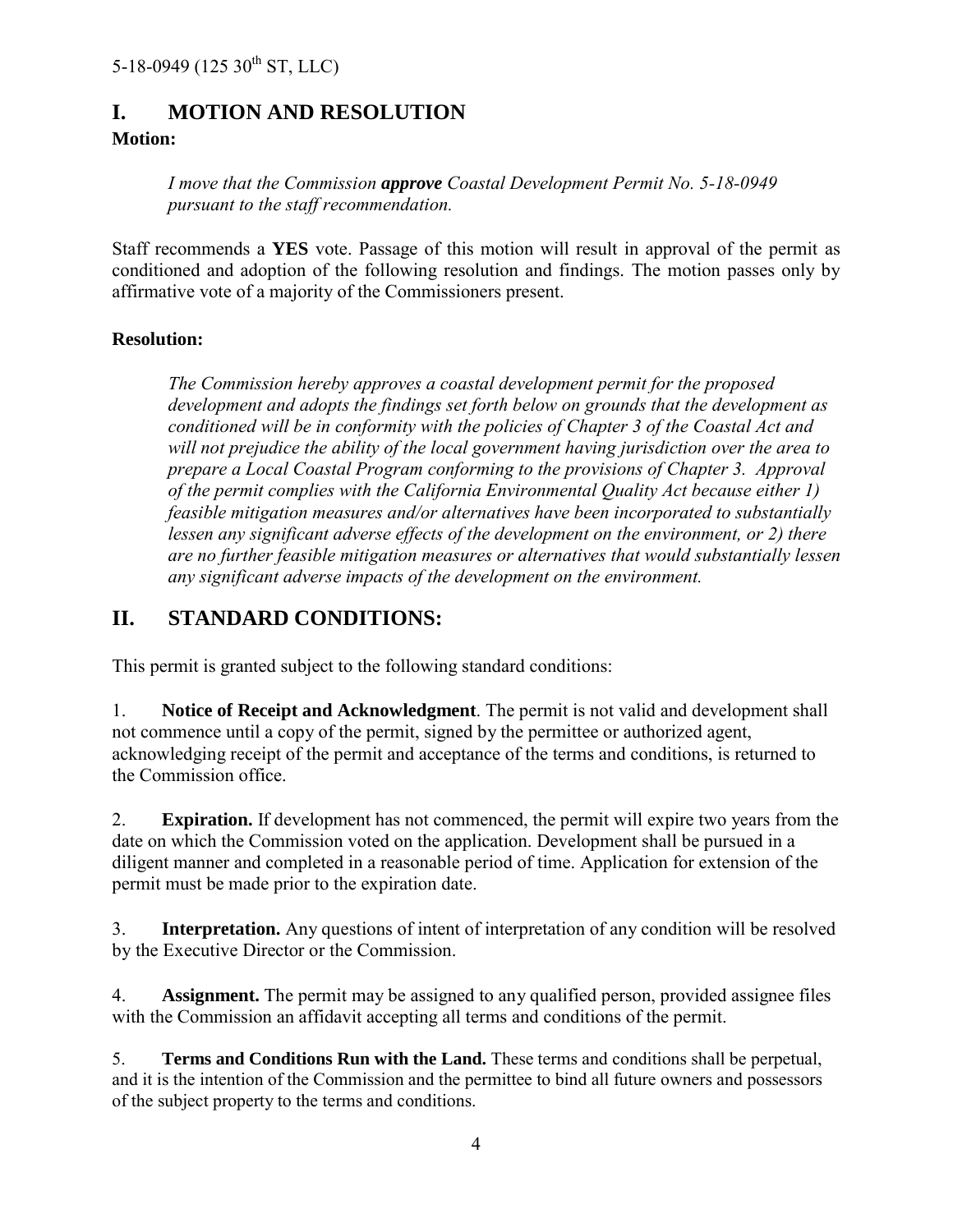# <span id="page-4-0"></span>**III. SPECIAL CONDITIONS:**

This permit is granted subject to the following special conditions:

- **1. Storage of Construction Materials, Mechanized Equipment and Removal of Construction Debris.** By acceptance of this permit, the applicant agrees to comply with the following construction-related requirements:
	- A. No demolition or construction materials, debris, or waste shall be placed or stored where it may enter sensitive habitat, receiving waters or a storm drain, or be subject to wave, wind, rain, or tidal erosion and dispersion;
	- B. No demolition or construction equipment, materials, or activity shall be placed in or occur in any location that would result in impacts to environmentally sensitive habitat areas, streams, wetlands or their buffers;
	- C. Any and all debris resulting from demolition or construction activities shall be removed from the project site within 24 hours of completion of the project;
	- D. Demolition or construction debris and sediment shall be removed from work areas each day that demolition or construction occurs to prevent the accumulation of sediment and other debris that may be discharged into coastal waters;
	- E. All trash and debris shall be disposed in the proper trash and recycling receptacles at the end of every construction day;
	- F. The applicant shall provide adequate disposal facilities for solid waste, including excess concrete, produced during demolition or construction;
	- G. Debris shall be disposed of at a legal disposal site or recycled at a recycling facility. If the disposal site is located in the Coastal Zone, a coastal development permit or an amendment to this permit shall be required before disposal can take place unless the Executive Director determines that no amendment or new permit is legally required;
	- H. All stock piles and construction materials shall be covered, enclosed on all sides, shall be located as far away as possible from drain inlets and any waterway, and shall not be stored in contact with the soil;
	- I. Machinery and equipment shall be maintained and washed in confined areas specifically designed to control runoff. Thinners or solvents shall not be discharged into sanitary or storm sewer systems;
	- J. The discharge of any hazardous materials into any receiving waters shall be prohibited;
	- K. Spill prevention and control measures shall be implemented to ensure the proper handling and storage of petroleum products and other construction materials. Measures shall include a designated fueling and vehicle maintenance area with appropriate berms and protection to prevent any spillage of gasoline or related petroleum products or contact with runoff. The area shall be located as far away from the receiving waters and storm drain inlets as possible;
	- L. Best Management Practices (BMPs) and Good Housekeeping Practices (GHPs) designed to prevent spillage and/or runoff of demolition or construction-related materials, and to contain sediment or contaminants associated with demolition or construction activity, shall be implemented prior to the on-set of such activity; and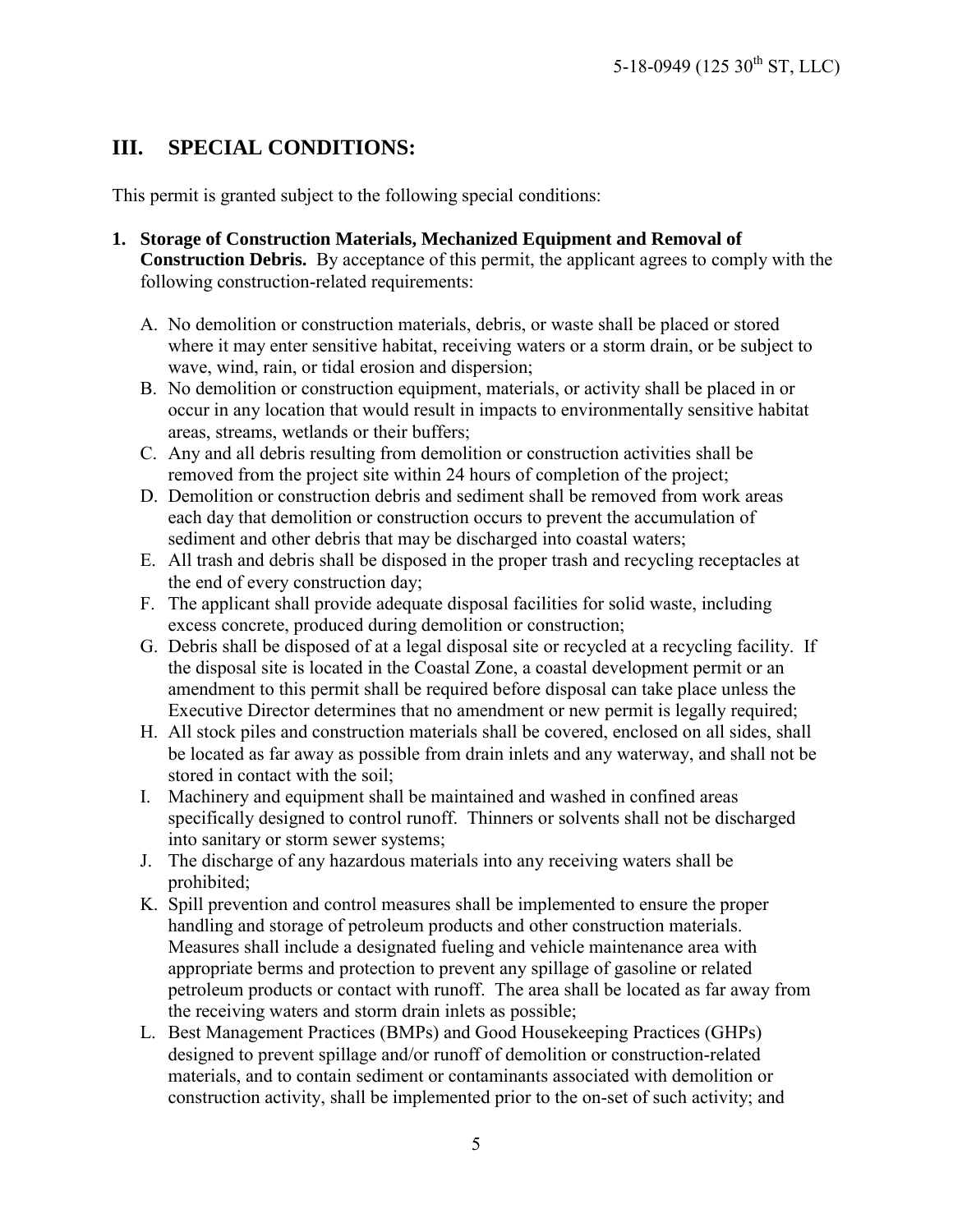M. All BMPs shall be maintained in a functional condition throughout the duration of construction activity.

#### **2. Water Quality, Drainage and Landscaping Plans.**

**PRIOR TO ISSUANCE OF THE COASTAL DEVELOPMENT PERMIT**, the applicant shall submit, in a form and content acceptable to the Executive Director, two (2) full size sets of revised landscaping plans, which shall include and be consistent with the following:

- A. The applicant shall conform to the drainage and run-off control plan dated July 16, 2018, showing that roof and surface runoff will be captured with area drains and an on-site drainage system that ultimately directs to an existing storm drain main along  $30<sup>th</sup>$  Street.
- B. Vegetated landscaped areas shall only consist of native plants or non-native drought tolerant plants, which are non-invasive. No plant species listed as problematic and/or invasive by the California Native Plant Society, the California Exotic Pest Plant Council, or as may be identified from time to time by the State of California shall be employed or allowed to naturalize or persist on the site. No plant species listed as a 'noxious weed' by the State of California or the U.S. Federal Government shall be utilized within the property. The applicant shall incorporate Best Management Practices (BMPs) into the construction and post-construction phases of the subject development. The applicant has also stated that they shall also comply with the applicable water efficiency and conservation measures of the City's adopted CALGreen standards concerning irrigation systems, and efficient fixtures and appliances.

The permittee shall undertake development in accordance with the approved final landscaping and drainage plans. Any proposed changes to the approved plan shall be reported to the Executive Director. No changes to the approved plan shall occur without a Commission amendment to this coastal development permit unless the Executive Director determines that no amendment is legally required.

# <span id="page-5-0"></span>**IV. FINDINGS AND DECLARATIONS:**

## <span id="page-5-1"></span>**A. PROJECT DESCRIPTION AND LOCATION**

The applicant is proposing to demolish two detached single-family residences on one lot that total 1,540 sq. ft. and to construct a 30-ft. high, three-story, 3,282 sq. ft. single-family residence with a roof deck, and a 497 sq. ft., two-car attached garage on a 2,103 sq. ft. lot **[\(Exhibit Nos. 1-](https://documents.coastal.ca.gov/reports/2019/3/w21g/w21g-3-2019-exhibits.pdf) [3\)](https://documents.coastal.ca.gov/reports/2019/3/w21g/w21g-3-2019-exhibits.pdf)**. The site is located in a Multiple-Family Residential (R-3) zone, which allows single-family residences, attached and/or detached multiple dwelling units, and multiple family dwellings. The LUP's land use designation for the project site is high-density residential, which allows singlefamily residences and multiple dwellings. The development is consistent with the LUP development standards of the zone, including the restriction on lots smaller than 2,400 sq. ft. to single-family residences. A total of 51 sq. ft. of permeable landscaped area is proposed on the site. Proposed grading includes 32 cu. yd. of cut and 24 cu. yd. of fill.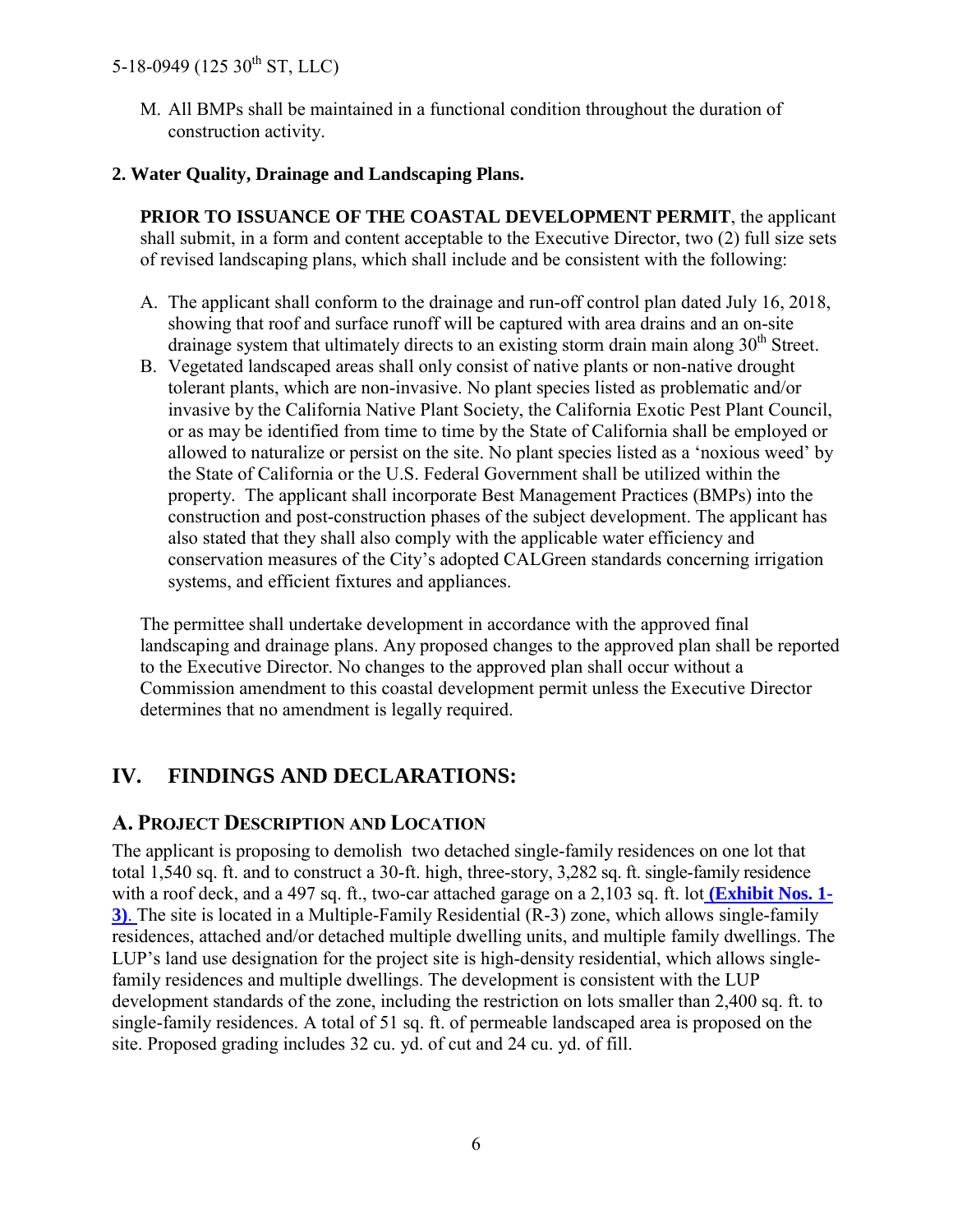The project includes a system to manage and increase on-site percolation of storm water and capture and treat dry weather runoff, which includes an underground drainage system, 12 'Ecorain Tanks,' and sump pump system. Roof runoff will be collected in roof gutters and will be directed down roof downspouts that connect to an underground drainage system. All hardscape runoff will also be directed towards the underground drainage system. The underground drainage system transfers the water to the 12 'Ecorain Tanks' that are designed to recharge the groundwater table through increased infiltration. Excess runoff will be directed toward the sump pump system before being directed to the  $30<sup>th</sup>$  Street storm drain. Best management practices will also be incorporated throughout the course of construction.

The Commission has certified the City's Land Use Plan (LUP). However, the City does not yet have a certified Implementation Plan. At the time of its approval, the LUP was generally consistent with the City's zoning code. However, the zoning code was not approved as part of the LUP. Subsequent to the Commission's approval of the LUP, the City has undertaken numerous updates to their local zoning code and portions of it are no longer consistent with the LUP. The City's zoning code is not the standard of review for Coastal Development Permit applications in the City. The Chapter 3 policies of the Coastal Act are the standard of review, with the certified LUP used as guidance.

## <span id="page-6-0"></span>**B. DEVELOPMENT**

Section 30250 of the Coastal Act states, in pertinent part:

*(a) New residential, commercial, or industrial development, except as otherwise provided in this division, shall be located within, contiguous with, or in close proximity to, existing developed areas able to accommodate it or, where such areas are not able to accommodate it, in other areas with adequate public services and where it will not have significant adverse effects, either individually or cumulatively, on coastal resources. In addition, land divisions, other than leases for agricultural uses, outside existing developed areas shall be permitted only where 50 percent of the usable parcels in the area have been developed and the created parcels would be no smaller than the average size of surrounding parcels.* 

Section 30251 of the Coastal Act states, in pertinent part:

*The scenic and visual qualities of coastal areas shall be considered and protected as a resource of public importance. Permitted development shall be sited and designed to protect views to and along the ocean and scenic coastal areas, to minimize the alteration of natural*  land forms, to be visually compatible with the character of surrounding areas, and, where *feasible, to restore and enhance visual quality in visually degraded areas. New development in highly scenic areas such as those designated in the California Coastline Preservation and Recreation Plan prepared by the Department of Parks and Recreation and by local government shall be subordinate to the character of its setting.* 

Section 30253 of the Coastal Act states, in pertinent part:

*New development shall do all of the following:*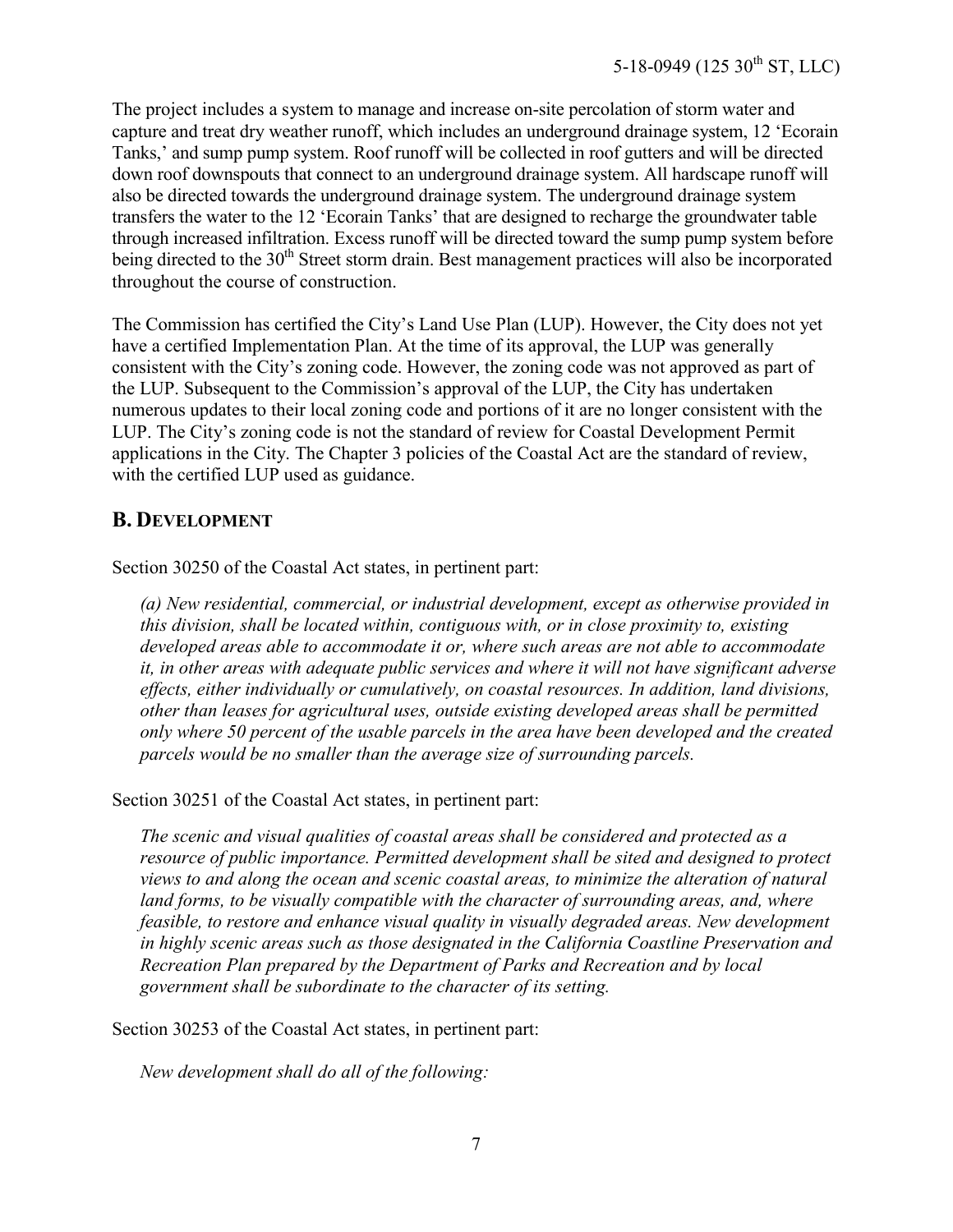*(d) Minimize energy consumption and vehicle miles traveled* 

Section 30604 of the Coastal Act states, in pertinent part:

*Coastal development permit; issuance prior to certification of the local coastal program; finding that development in conformity with public access and public recreation policies; housing opportunities for low and moderate income persons…* 

*(f) The commission shall encourage housing opportunities for persons of low and moderate income. In reviewing residential development applications for low- and moderate-income housing, as defined in paragraph (3) of subdivision (h) of Section 65589.5 of the Government Code, the issuing agency or the commission, on appeal, may not require measures that reduce residential densities below the density sought by an applicant if the density sought is within the permitted density or range of density established by local zoning plus the additional density permitted under Section 65915 of the Government Code, unless the issuing agency or the commission on appeal makes a finding, based on substantial evidence in the record, that the density sought by the applicant cannot feasibly be accommodated on the site in a manner that is in conformity with Chapter 3 (commencing with Section 30200) or the certified local coastal program.* 

*(g) The Legislature finds and declares that it is important for the commission to encourage the protection of existing and the provision of new affordable housing opportunities for persons of low and moderate income in the coastal zone.* 

Coastal Act Section 30250 provides that new residential development shall be located in or in close proximity to existing developed areas that are able to accommodate it, or in other areas with adequate public services and where it will not have significant, cumulative adverse effects on coastal resources. In addition, Section 30253 requires that new development must minimize energy consumption and vehicle miles traveled. These policies together encourage "smart" growth by locating new development in appropriate areas that minimizes impacts on coastal resources and discourages residential sprawl in more rural or sparsely populated areas that are not adequately developed to support new residential development and where coastal resources could be threatened. Although the Coastal Act does not authorize the Commission to regulate or require affordable housing, Section 30604(f) directs the Commission to encourage low- and moderate-income housing opportunities.

The Commission has approved numerous projects in Hermosa Beach within close proximity to the subject site and involving the replacement of duplexes or triplexes with single-family residences. The proposed project is a similar type of project, and therefore raises potential issues as to whether the proposed single-family residence complies with Coastal Act policies relating to new development and housing density. However, the existing structures do not comply with requirements in the certified LUP regarding the required lot size for multi-unit structures. In order to better understand the character of the neighborhood, the applicant undertook an analysis of the 20 closest properties to the subject site to determine whether they contain single family residences or include multiple units. The analysis found that 11 of the 20 properties have singlefamily residences, while nine of the properties have been developed with two to four unit structures. The analysis also found that the 20 closest parcels also have a lot size of 2,100 sq. ft. Due to the small lot sizes in the neighborhood surrounding the subject site, this neighborhood is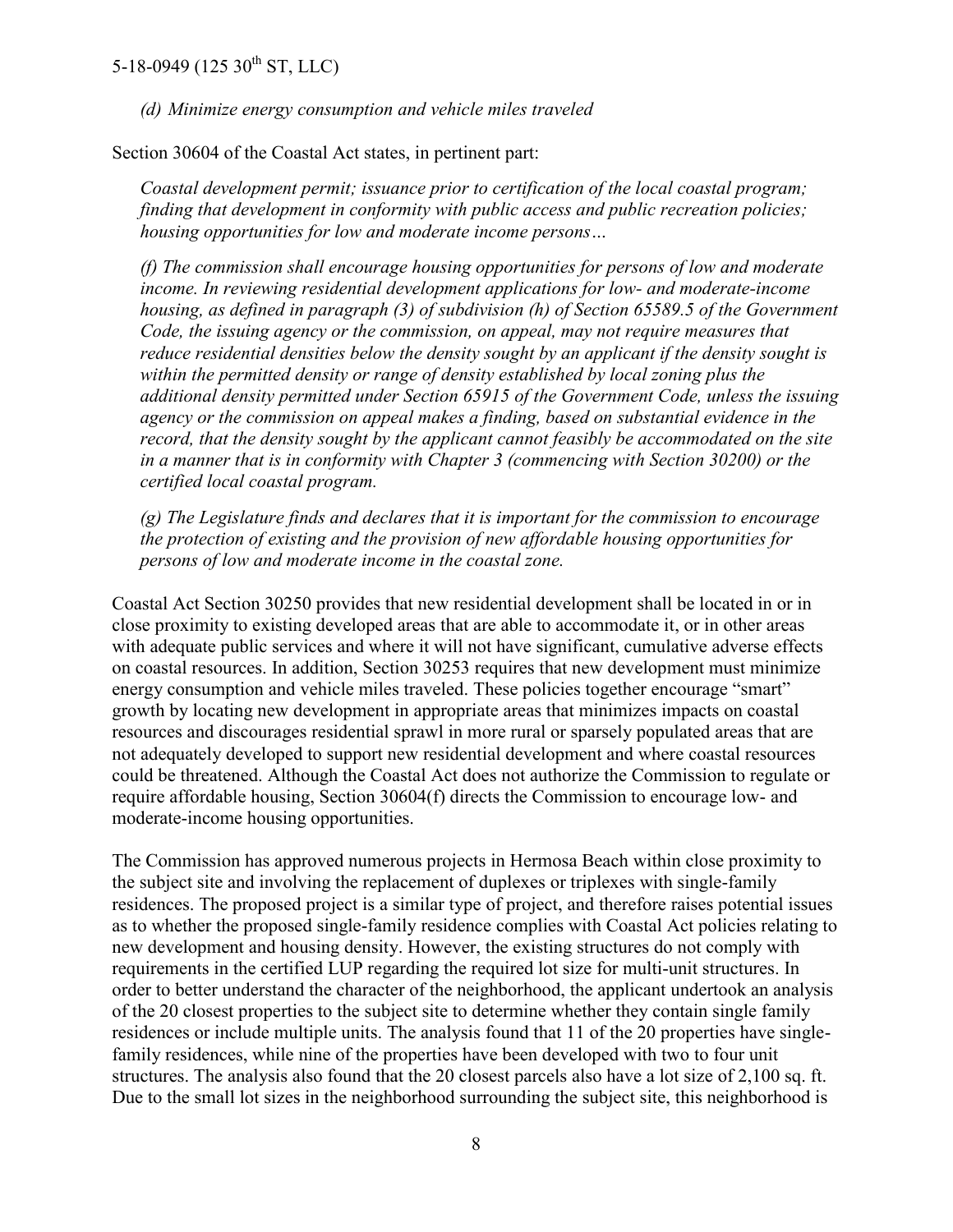largely characterized by single-family residences, and thus the community character is largely defined by this type of development in this location. Therefore, a single-family residence is appropriate development in this location and consistent with Section 30251 of the Coastal Act because it is visually compatible with the character of the surrounding area.

The subject site is designated as Multiple-Family Residential (R-3) in the City's Zoning Code, which is not certified by the Coastal Commission. R-3 zoned properties allow for both multiunit and single-family developments. Although the City of Hermosa Beach does not have a certified LCP, it does have a Land Use Plan (LUP) that was certified by the Commission in 1982 and provides guidance as to whether the proposed project complies with Chapter 3 of the Coastal Act. On R-3 zoned properties, the Residential Zone Requirements in the LUP allow a maximum development of one unit per 950 sq. ft. The LUP further states that *only* a single-family residence may be constructed on R-3 zoned lots less than 2,400 sq. ft. The certified LUP does not prohibit construction of an ADU on residential lots. The subject property has a lot size of 2,103 sq. ft. Thus, under the LUP's Residential Zone Requirements, construction of a new multi-unit development would not be allowed on the subject site.

The City has implemented a Zoning Code update to the minimum lot area per unit. *This zoning code update conflicts with the certified LUP and is not the standard of review for this permit.*  Specifically, the City has increased the minimum lot area per unit from 950 sq. ft. to 1,320 sq. ft. The City contends that the more restrictive minimum lot area per unit standard would also bar the applicant from constructing more than one unit on the subject site. However, because the zoning code update has not been certified by the Commission, it is not relied on here as a basis for the Commission's approval of the project.

In addition, the City approved an Accessory Dwelling Units (ADUs) ordinance in 2018 that prohibits the construction of ADUs on lots less than 4,000 sq. ft. and limits ADUs to lots zoned for residential use, with the exception of the mobile home park zone. The minimum lot size requirement may severely restrict opportunities to construct an ADU in the City's Coastal Zone. However, the City has not provided any analysis of the percentage of lots this restriction would affect. *The ADU ordinance has also not been certified by the Commission and is not the standard of review for this permit.* The applicant could construct a single-family residence with an accessory dwelling unit (ADU) on the site, pursuant to state law. At the request of Commission staff, the applicant provided a design alternative to show how a junior ADU could be incorporated into the design of the home. However an ADU is not proposed at this time.

The LUP for Hermosa Beach emphasizes the need to protect its housing stock and to maintain diversity in housing options. The LUP "Statement of Philosophy" in regard to coastal housing reads as follows:

*The City of Hermosa Beach shall maintain its current housing environment. The City also recognizes the need to address certain housing policies which relate to the replacement and protection of existing housing, and the provision of new housing. These policies will be dealt with on a city wide basis…* 

The "Statement of Philosophy" is followed by several policies and programs to accomplish the goal of establishing and maintaining a diverse housing stock. The LUP identifies the intent of the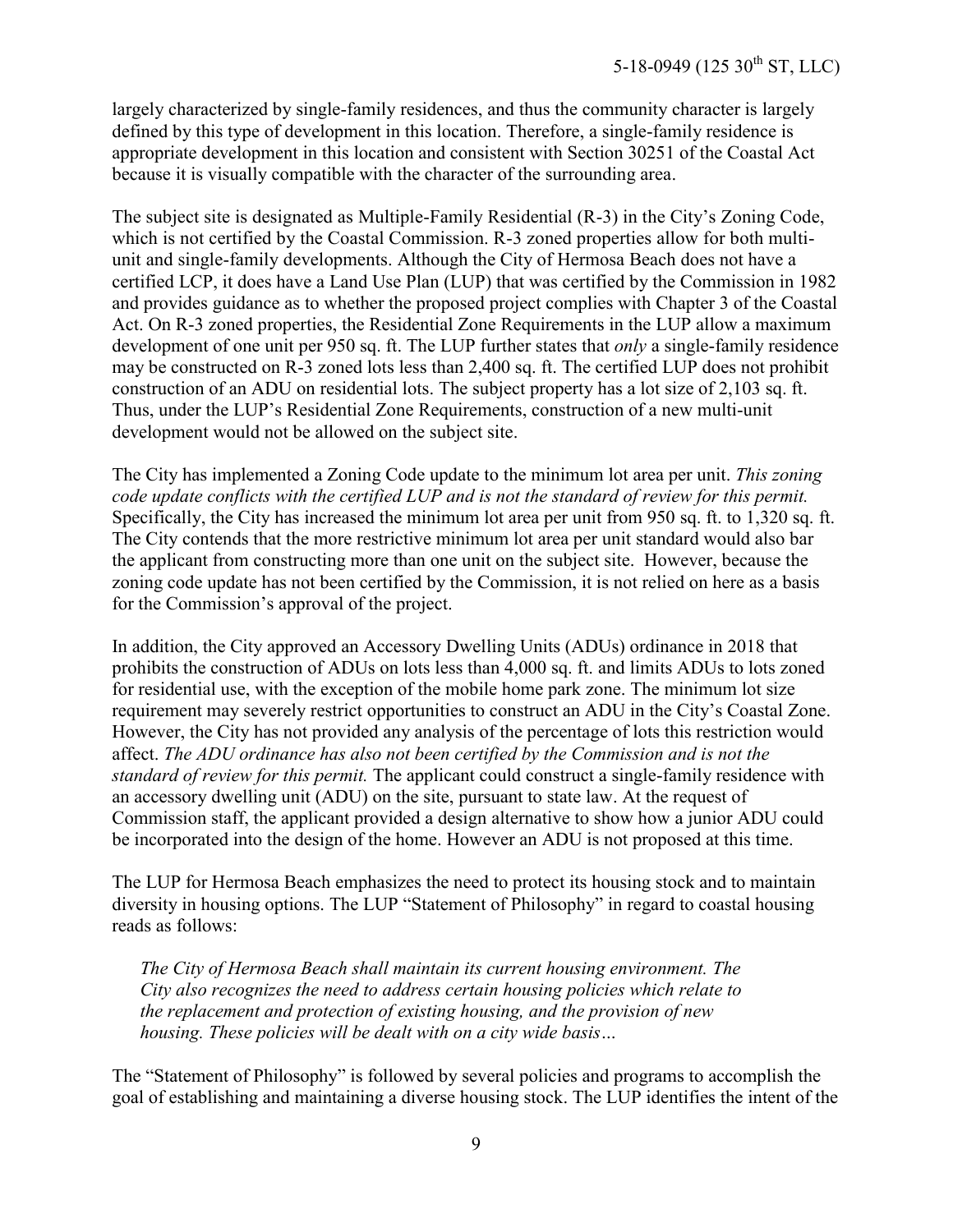Land Use Element of the LUP to establish low, medium, and high density residential zones, and to enforce building standards for each of the zones. The project site is located in the R-3 (multifamily residential zone), which allows single-family residences and multi-family developments of more than two units. In the certified LUP, areas zoned R-3 are considered high density. The LUP states the following in relation to the High Density areas: *"…Small lots within the area will result in lower densities in part, existing high densities will be compensated for by these small lots, medium density – spot developments…"* As stated above, however, the lot size of the project site is too small under the LUP to accommodate more than one unit even though the lot is zoned to allow multi-family development. Therefore, a single-family residence is being proposed. In this case, the replacement of the two existing homes with a single-family residence will not significantly affect the Hermosa Beach housing stock. Given that there are a large number of lots in the R-3 zone in the Coastal Zone that are larger than 2,400 sq. ft., it is reasonable to apply the City's LUP standards, which indicate that multi-unit structures are more appropriately located on larger lots in the R-3 zone.

Although the subject lot is too small to provide additional units under the certified LUP, the subject site is located in a dense, commercial area where numerous residential opportunities are available. Grocery stores, shops, restaurants, and entertainment facilities are located within ½ a mile of the subject property, resulting in reduced vehicle miles traveled. In addition, the public beach is located within two blocks of the subject site. While the project will result in the removal of one unit from this residential neighborhood, the City's LUP has determined that multi-unit structures are more appropriately located on larger lots in this residential area. Accordingly, the proposed project is consistent with Coastal Act policies relating to locating new residential development in existing developed areas and minimizing energy consumption. Therefore, the project is located in an area that can accommodate it, will be consistent with the character of the area, and will not have cumulative adverse impacts to coastal resources.

The project raises potential issues regarding affordable housing. Here, the standard of review is Chapter 3 of the Coastal Act, which does not authorize the Commission to regulate or require affordable housing. That authority was removed from the Coastal Act by the Legislature, and a separate statute, the Mello Act (Government Code Section 65590), establishes requirements for affordable housing in the Coastal Zone that apply to local governments, not the Commission. Section 30604(f) of the Coastal Act, however, directs the Commission to *encourage* low and moderate income housing opportunities in the Coastal Zone. Approving a single-family residence on the subject property would not necessarily conflict with efforts to encourage more affordable housing in Hermosa Beach. In the coastal cities of California, smaller units are usually more affordable than larger units; however it is unlikely that the current units offer affordable housing given their location. There is a trend in the City of Hermosa Beach to demolish existing structures and to build new larger single family residences. However, the majority of structures that are demolished are existing single family residences and not existing multi-unit properties. Although the proposed project would reduce housing density by one unit on a property that is zoned for higher-density development, given that there are a large number of lots in the R-3 zone in the City's Coastal Zone that are larger than 2,400 sq. ft., it is reasonable to apply the City's LUP standards, which indicate that multi-unit structures are more appropriately located on larger lots in the R-3 zone.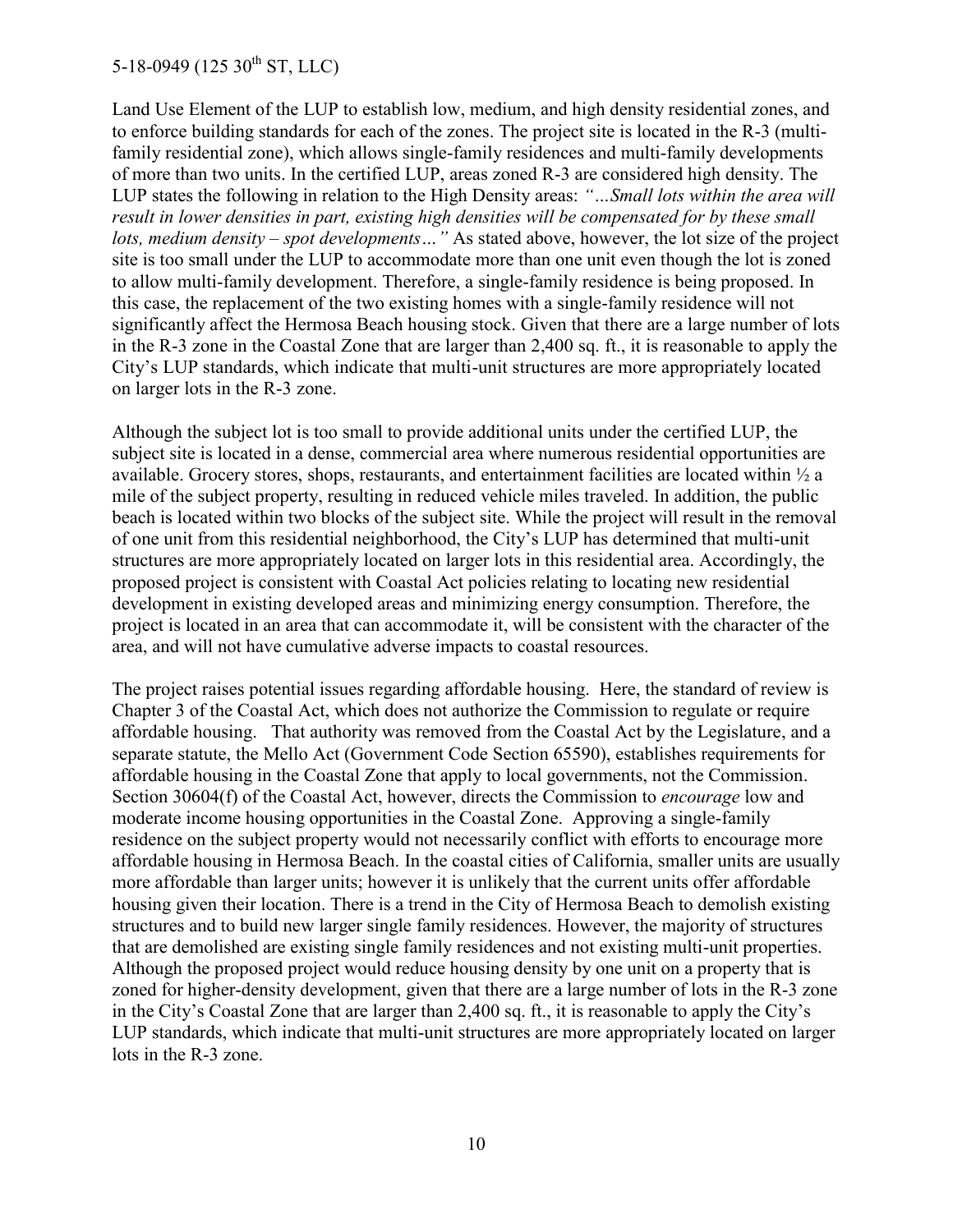The only option to maintain the existing density at the site would be to deny the proposed project and require the maintenance of legal nonconforming structures. However, the Commission certified the City's LUP policy which limits development on lots smaller than 2,400 sq. ft. to a single-family residence, so it is reasonable, and not inconsistent with Chapter 3 policies, to apply the LUP to this project and approve the proposed development.

More broadly, planning for concentration of development and encouragement of affordable housing can be done through a city's Local Coastal Program, as it is more difficult to do in a meaningful way on a project-by-project basis. Here, Hermosa Beach does not currently have a certified LCP. The Commission certified a Land Use Plan (LUP) for Hermosa Beach in April 1982, but an Implementation Plan has not yet been finalized. Therefore, the City of Hermosa Beach has the opportunity to develop an LCP that can address housing density and affordable housing throughout the Coastal Zone. In this case, the replacement of the two homes with a single-family residence will not prejudice the ability for Hermosa Beach to develop a LCP that is consistent with the Coastal Act because the project does not result in a significant loss in affordable housing. The lot size is too small to accommodate any additional units under the certified LUP and there are low, medium, and high density residential zones throughout the Coastal Zone that will continue to maintain a diverse housing stock.

The project site is surrounded with other residential developments. Many of the residences in the immediate area surrounding the project site are two-story and three-story, 30-ft. high singlefamily and multi-unit structures. The proposed 30-ft. high, 3,282 sq. ft. single-family residence is of a similar mass and scale to other properties in the project vicinity. The project, as conditioned, is consistent with Sections 30250, 30251, and 30253 of the Coastal Act.

# <span id="page-10-0"></span>**C. PUBLIC ACCESS**

Section 30210 of the Coastal Act states:

*In carrying out the requirement of Section 4 of Article X of the California Constitution, maximum access, which shall be conspicuously posted, and recreational opportunities shall be provided for all the people consistent with public safety needs and the need to protect public rights, rights of private property owners, and natural resource areas from overuse*.

Section 30211 of the Coastal Act states:

*Development shall not interfere with the public's right of access to the sea where acquired through use or legislative authorization, including, but not limited to, the use of dry sand and rocky coastal beaches to the first line of terrestrial vegetation.* 

Section 30212 of the Coastal Act states, in pertinent part:

*(a) Public access from the nearest public roadway to the shoreline and along the coast shall be provided in new development projects except where:… (2) adequate access exists nearby, …*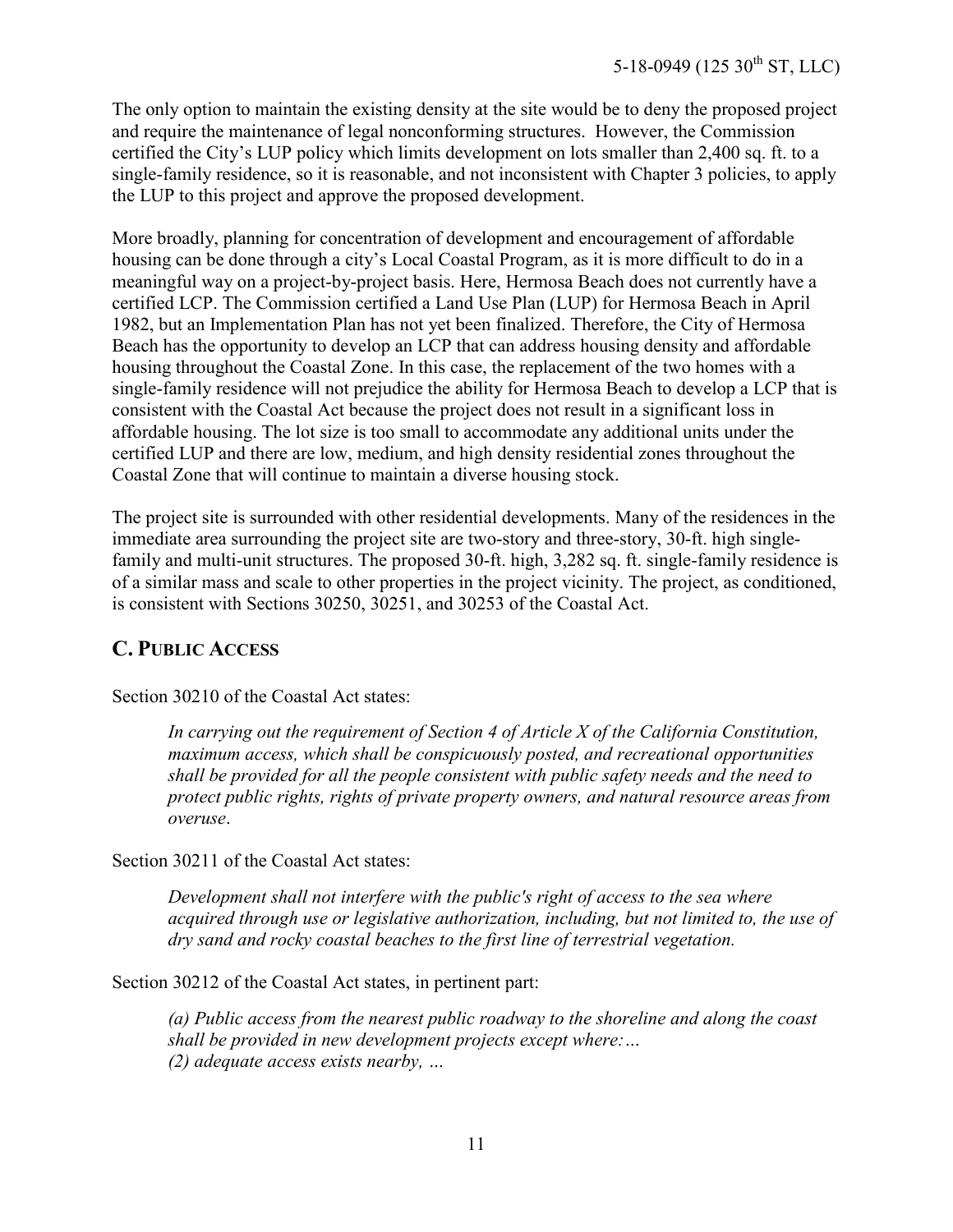The development proposes three on-site parking spaces which will be accessed from the existing garage access location on 31<sup>st</sup> Place. Two spaces will be located in the garage and one off-street space will be located between  $31<sup>st</sup>$  Place and the garage.  $31<sup>st</sup>$  Place currently prohibits public parking. Therefore, the proposed project will not impact public beach parking in the project vicinity. The closest public coastal access point from the project site is approximately 600 ft. northwest of the subject lot at the terminus of Longfellow Avenue. As conditioned, the proposed development will not have any new adverse impact on public access to the coast or to nearby recreational facilities. Thus, as proposed, the development conforms to Sections 30210, 30211, and 30212 of the Coastal Act.

#### <span id="page-11-0"></span>**D. WATER QUALITY**

Section 30230 of the Coastal Act states:

*Marine resources shall be maintained, enhanced, and where feasible, restored. Special protection shall be given to areas and species of special biological or economic significance. Uses of the marine environment shall be carried out in a manner that will sustain the biological productivity of coastal waters and that will maintain healthy populations of all species of marine organisms adequate for long-term commercial, recreational, scientific, and educational purposes.* 

#### Section 30231 of the Coastal Act states:

*The biological productivity and the quality of coastal waters, streams, wetlands, estuaries, and lakes appropriate to maintain optimum populations of marine organisms and for the protection of human health shall be maintained and, where feasible, restored through, among other means, minimizing adverse effects of waste water discharges and entrainment, controlling runoff, preventing depletion of ground water supplies and substantial interference with surface water flow, encouraging waste water reclamation, maintaining natural vegetation buffer areas that protect riparian habitats, and minimizing alteration of natural streams.* 

#### Section 30232 of the Coastal Act states:

*Protection against the spillage of crude oil, gas, petroleum products, or hazardous substances shall be provided in relation to any development or transportation of such materials. Effective containment and cleanup facilities and procedures shall be provided for accidental spills that do occur.* 

#### **Construction Impacts to Water Quality**

The above policies of the Coastal Act require protection of marine resources, including the protection of coastal waters by controlling runoff and preventing spillage of hazardous materials. Storage or placement of construction materials, debris, or waste in a location subject to erosion and dispersion or which may be discharged into coastal water via rain or wind would result in adverse impacts upon the marine environment that would reduce the biological productivity of coastal waters. For instance, construction debris entering coastal waters may cover and displace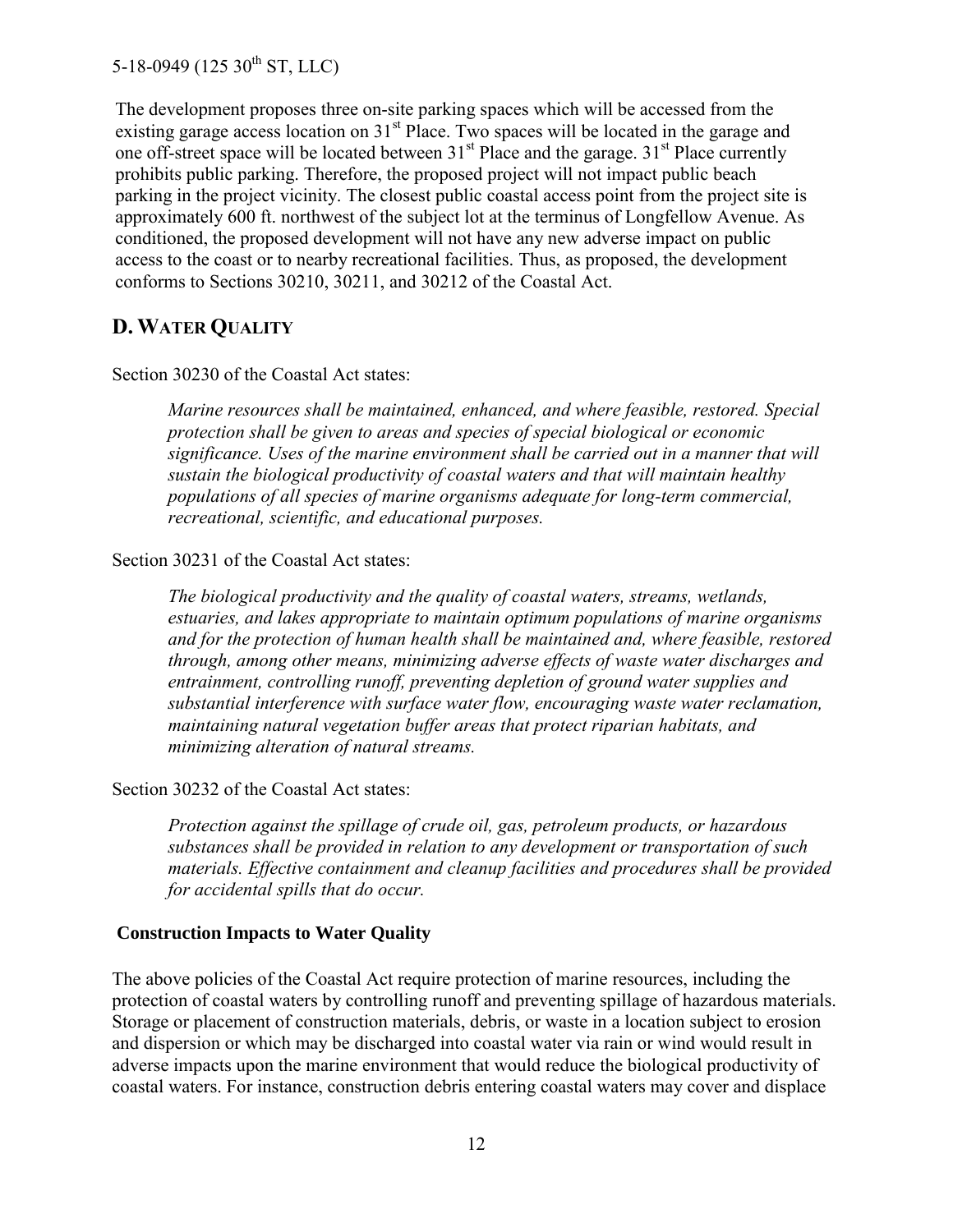soft bottom habitat. Sediment discharged into coastal waters may cause turbidity, which can shade and reduce the productivity of foraging avian and marine species' ability to see food in the water column. In order to avoid adverse construction-related impacts upon marine resources, the Commission imposes **Special Condition No. 1**, which outlines construction-related requirements to provide for the safe storage of construction materials and the safe disposal of construction debris. This condition requires the applicant to remove any and all debris resulting from construction activities within 24 hours of completion of the project. In addition, all construction materials, excluding lumber, shall be covered and enclosed on all sides, and as far away from a storm drain inlet and receiving waters as possible.

#### **Post-Construction Impacts to Water Quality**

The proposed project has the potential to adversely impact the water quality of the nearby Pacific Ocean. Much of the pollutants entering the ocean come from land-based development. The Commission finds that it is necessary to minimize to the extent feasible within its jurisdiction the cumulative adverse impacts on water quality resulting from incremental increases in impervious surface associated with additional development. In order to address post construction water quality impacts, the applicant has submitted a drainage and runoff control plan that minimizes impacts to water quality the proposed project may have after construction. Roof runoff will be collected in roof gutters and will be directed down roof downspouts that connect to an underground drainage system. All hardscape runoff will also be directed towards the underground drainage system. The underground drainage system transfers the water to the 12 'Ecorain Tanks' that are designed to recharge the groundwater table through increased infiltration. Excess runoff will be directed toward the sump pump system before being directed to the  $30<sup>th</sup>$  Street storm drain.

For water conservation, any plants in the landscape plan shall be primarily drought tolerant to minimize the use of water (and preferably native to coastal Los Angeles County). The applicant has stated that landscaping will consist of low water use plants. However, one of the four proposed plant types in the landscape planting plan, Olea Europea 'Little Ollie' (Dwarf Fruitless Olive), has been identified as invasive. Special Condition 2 requires that the applicant provide revised landscaping plans with landscaping that consists of native plants or non-native drought tolerant plants, which are non-invasive.

Thus, as conditioned, the Commission finds that the proposed project is consistent with Sections 30230, 30231 and 30232 of the Coastal Act.

## <span id="page-12-0"></span>**E. LOCAL COASTAL PROGRAM**

Coastal Act Section 30604(a) states that, prior to certification of a local coastal program ("LCP"), a coastal development permit can only be issued upon a finding that the proposed development is in conformity with Chapter 3 of the Act and that the permitted development will not prejudice the ability of the local government to prepare an LCP that is in conformity with Chapter 3. The Land Use Plan (LUP) for Hermosa Beach was effectively certified on April 21, 1982; however, because Hermosa Beach does not have a certified LCP, the Coastal Act is the standard of review for this project.